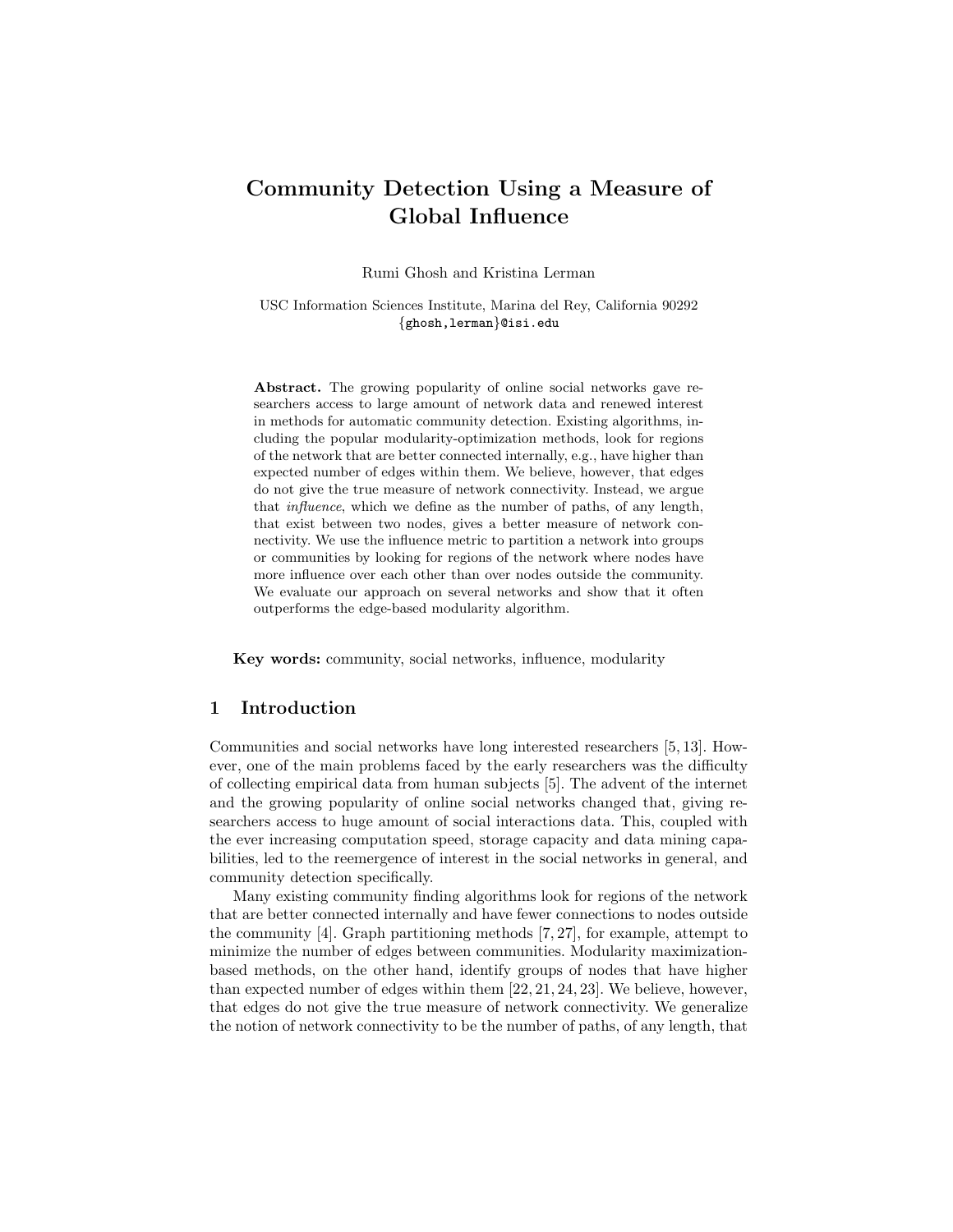exist between two nodes (Section 2). We argue that this metric, called *influence* by sociologists [13], because it measures the ability of one node to affect (e.g., send information to) another, gives a better measure of connectivity between nodes. We use the influence metric to partition a (directed or undirected) network into groups or communities by looking for regions of the network where nodes have more influence over each other than over nodes outside the community. In addition to discovering natural groups within a network, the influence metric can also help identify the most influential nodes within the network, as well as the "weak ties" who bridge different communities. We formalize our approach by describing a general mathematical framework for representing network structure (Section 3). We show that the metric used for detecting communities in random walk models, modularity-based approaches, and influence-based modularity are special cases of this general framework. We evaluate our approach (in Section 4) on the standard data sets used in literature, and find performance at least as good as that of the edge-based modularity algorithm.

# 2 A Measure of Global Influence

If a network has  $N$  nodes and  $E$  links it can be graphically represented by  $G(N, E)$  where N is the number of vertices and E is the number of edges. Edges are directed; however, if there exists an edge from vertex  $i$  to  $j$  and also from  $j$ to  $i$ , it is represented as an undirected edge. A path  $p$  is an n-hop path from  $i$ to  $j$ , if there are n vertices between the i and j along the path. We allow paths to be non-selfavoiding, meaning that the same edge could be traversed more than once. The graph  $G(N, E)$  can be represented by an adjacency matrix A, whose elements are defined as  $A_{ij} = 1$  if  $\exists$  an edge from vertex i to j; otherwise,  $A_{ij} = 0$ . A is symmetric for undirected graphs.

The *Oxford English Dictionary* defines influence as "the capacity to have an effect on the character, development, or behavior of someone or something, or the effect itself." The measure of influence that we adopt is along lines of Pool and Kochen [5], who state that "influence in large part is the ability to reach a crucial man through the right channels, and the more the channels in reserve the better." This metric depends not only on direct edges between nodes, but also on the number of ways an effect or a message can be transmitted through other nodes. Therefore, the capacity of node  $i$  to influence node  $j$  can be measured by the weighted sum of the number of  $n-hop$  paths present from the i to j. The underlying hypothesis is that the more the number of paths from one node to another, the greater is the capacity to influence. This model is analogous to the independent cascade model of information spread [11, 14].

The strength of the effect via longer paths is likely to be lower than via shorter paths. We model the attenuation using parameters  $\alpha_i$  where  $\alpha_i$  ( $0 \leq \alpha_i \leq 1$ ) is the probability of transmission of effect in the (i-1)th hop. Let us consider transmitting an effect or a message from nodes  $b$  to  $c$  in the network shown in Figure 1. The probability of transmission via the immediate neighbors of  $c$  such as e to c or q to c is  $\alpha_1$ . The probability of transmission over 1-hop paths such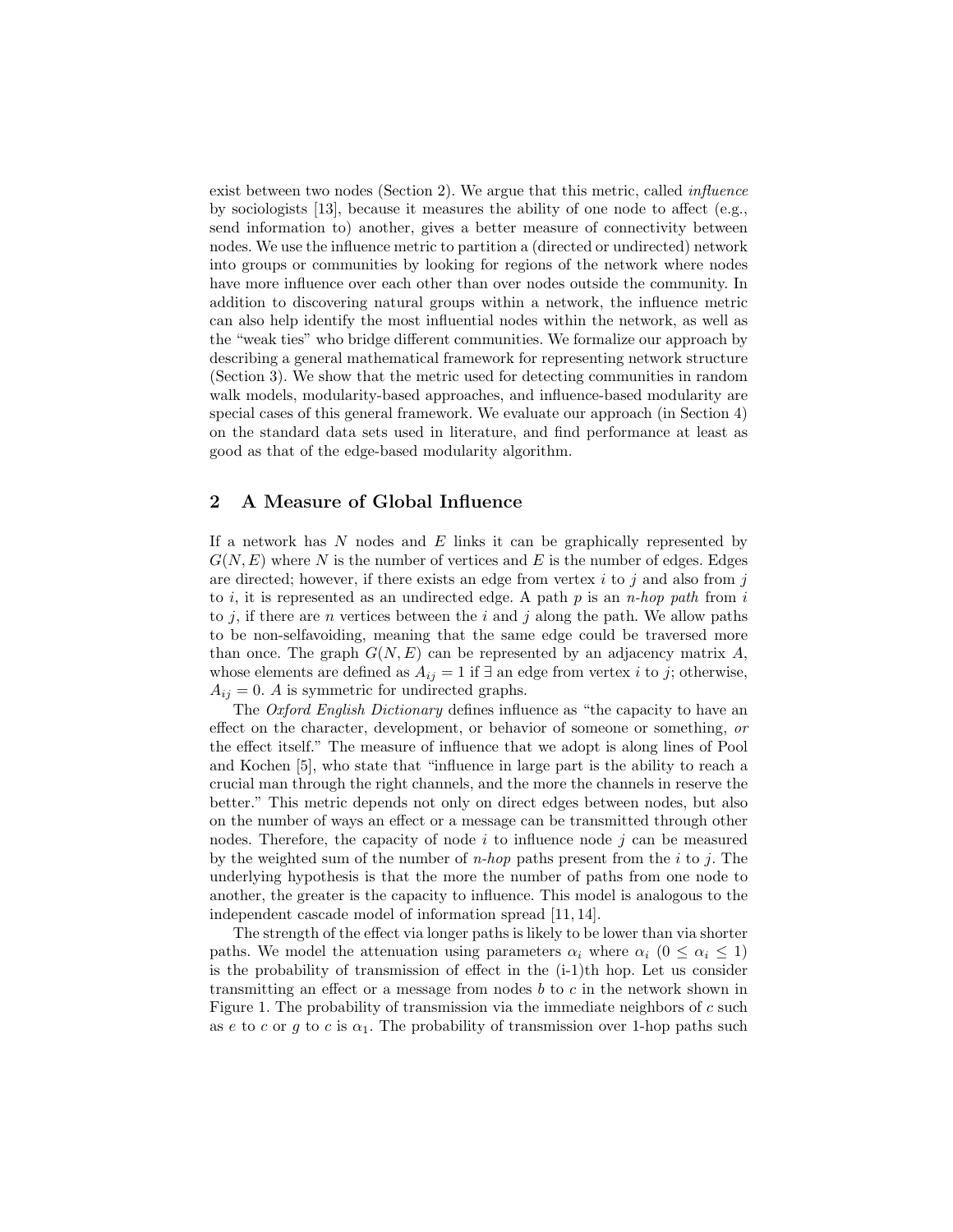

Fig. 1. A directed graph representing a network

as b to c via e is  $\alpha_1 \alpha_2$ . In general, the probability of a transmission along an *n*-hop path is  $\prod_{i=1}^{n+1} \alpha_i$ . The total influence of b on c thus depends on the number of (attenuated) channels between  $b$  and  $c$ , or the sum of all the weighted paths from b to c. This definition of influence makes intuitive sense, because the greater the number of paths between b and c, the more opportunities there are for b to transmit messages to  $c$  or to affect  $c$ .

For ease computation we simplify this model by taking  $\alpha_1 = \beta$  and  $\alpha_i = \alpha$ ,  $\forall i \neq 1$ .  $\beta$  is called the direct attenuation factor and is the probability of transmission of effect directly between adjacent nodes.  $\alpha$  is the indirect attenuation factor and is the probability of transmission of effect through intermediaries. If  $\alpha = \beta$ , i.e., the probability of transmission of effect through all links is the same, then this index reduces to the metric used to find the Katz status score [13].

The number of paths from i to j with n intermediaries,  $i \rightarrow j$ , is given n+1 times

by  $A_n = \overbrace{A \cdot A \cdots A}^{n-1} = A_{n-1} \cdot A$ . Adding weights to take into account the attenuation of effect, we get the weighted total capacity of  $i$  to affect  $j$  as  $i \longrightarrow j = \beta i \stackrel{0}{\longrightarrow} j + \cdots + \beta \alpha^n i \stackrel{n}{\longrightarrow} j + \cdots$ . We represent this weighted total capacity to influence by the influence matrix P:

$$
P = (\beta A + \beta \alpha A_1 + \dots + \beta \alpha^n A_n + \dots)
$$
  
=  $\beta A (I - \alpha A)^{-1}$ , (1)

As mentioned by Katz[13], the equation holds while  $\alpha < 1/\lambda$ , where  $\lambda$  is the largest characteristic root of A [6].

We use the influence matrix to help find community structure in a network. We claim (without much theoretical or empirical support) that a *community is* composed of individuals who have a greater capacity to influence others within their community than outsiders. As a result, actions of community members will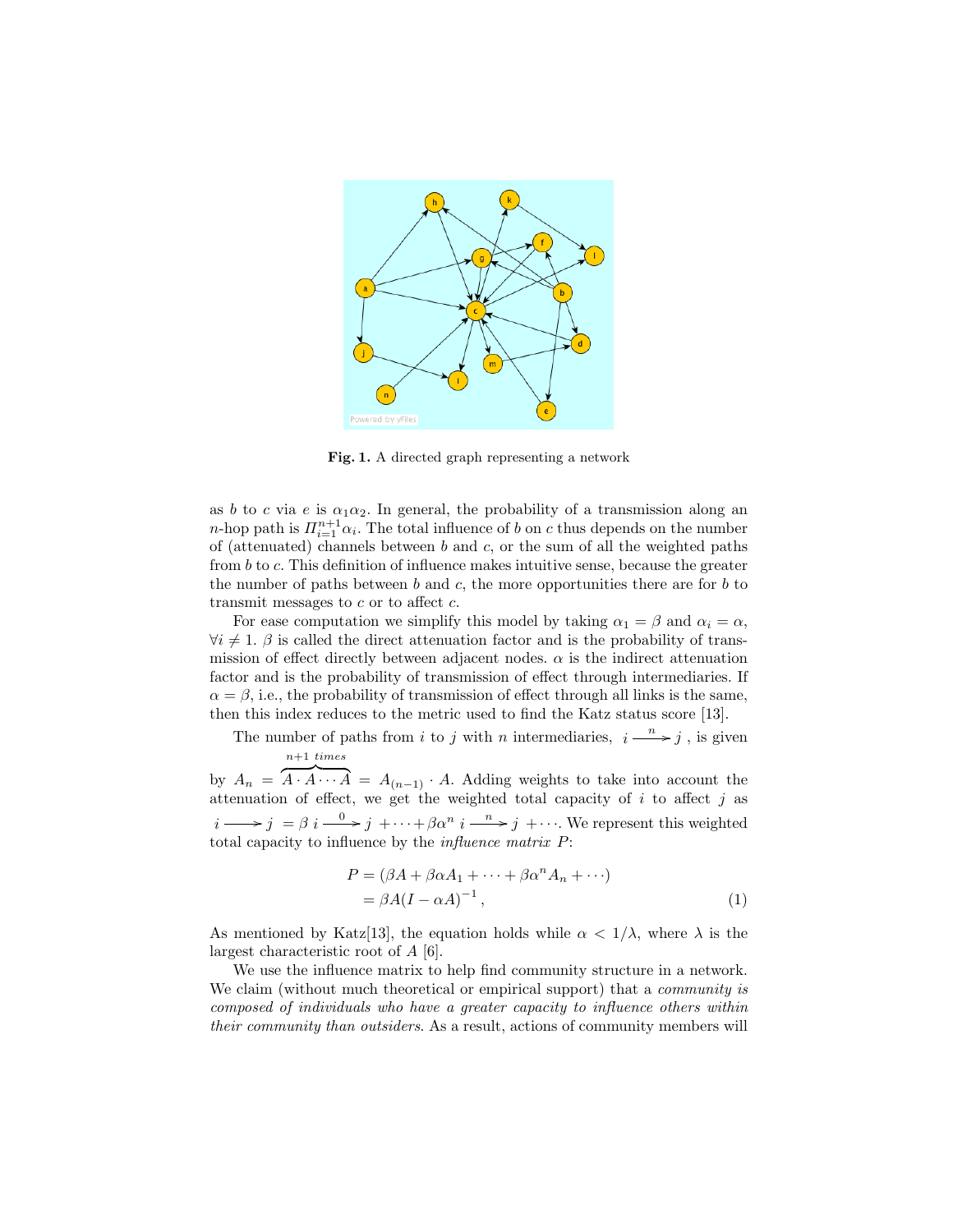tend to become correlated with time, whether by adopting a new fashion trend, vocabulary, watching a movie, or buying a product. Armed with this alternative definition of community, we adapt modularity maximization-based approach to identifying communities.

#### 2.1 Influence-based Modularity

The objective of the algorithms proposed by Newman and coauthors is to discover "community structure in networks — natural divisions of network nodes into densely connected subgroups" [25]. They proposed modularity as a measure for evaluating the strength of the discovered community structure. Algorithmically, their approach is based on finding groups with higher than expected edges within them and lower than expected edges between them [22, 21, 23]. The modularity  $Q$  optimized by the algorithm is given by:

 $Q =$ (fraction of edges within community)-(expected fraction of such edges). Thus, Q is used as a numerical index to evaluate a division of the network. The underlying idea, therefore, is that connectivity of nodes within a community is greater than that of nodes belonging to different communities, and they take the number of edges as the measure of connectivity. However, we claim that path-based, rather than edge-based, connectivity is the true measure of network connectivity. Consider again the graph in Figure 1, where there exists an edge from  $a$  to  $c$  but not from  $b$  to  $c$ . Clearly, however,  $c$  is not unconnected from  $b$ , as there are several distinct paths from  $b$  to  $c$ . We use the influence matrix, which gives the global connectivity of the network, to identify communities.

We redefine modularity as  $Q =$  (connectivity within the community) - (expected connectivity within the community) and adopt the influence matrix P as the measure of connectivity. This definition implies that in the best division of the network, the influence of nodes within their community is greater than their influence outside their community. A division of the network into communities, therefore, maximizes the difference between the actual capacity to influence and the expected capacity to influence, given by the capacity to influence in an equivalent random graph.

Let us denote the expected capacity to influence by an  $N \times N$  matrix  $\overline{P}$ . We round off the values of  $P_{ij}$  to the nearest integer values. Modularity  $Q$  can then be expressed as

$$
Q = \sum_{ij} [P_{ij} - \bar{P}_{ij}] \delta(s_i, s_j)
$$
\n(2)

where  $s_i$  is the index of the community i belongs to and  $\delta(s_i, s_j) = 1$  if  $s_i = s_j$ ; otherwise,  $\delta(s_i, s_j) = 0$ . When all the vertices are placed in a single group, then axiomatically,  $Q = 0$ . Therefore  $\sum_{ij} [P_{ij} - \bar{P}_{ij}] = 0$ . Hence, the total capacity to influence W is

$$
W = \sum_{ij} \bar{P}_{ij} = \sum_{ij} P_{ij} \tag{3}
$$

Hence the null model has the same number of vertices  $N$  as the original model, and in it the expected influence of the entire network equals to the actual influence of the original network. We further restrict the choice of null model to that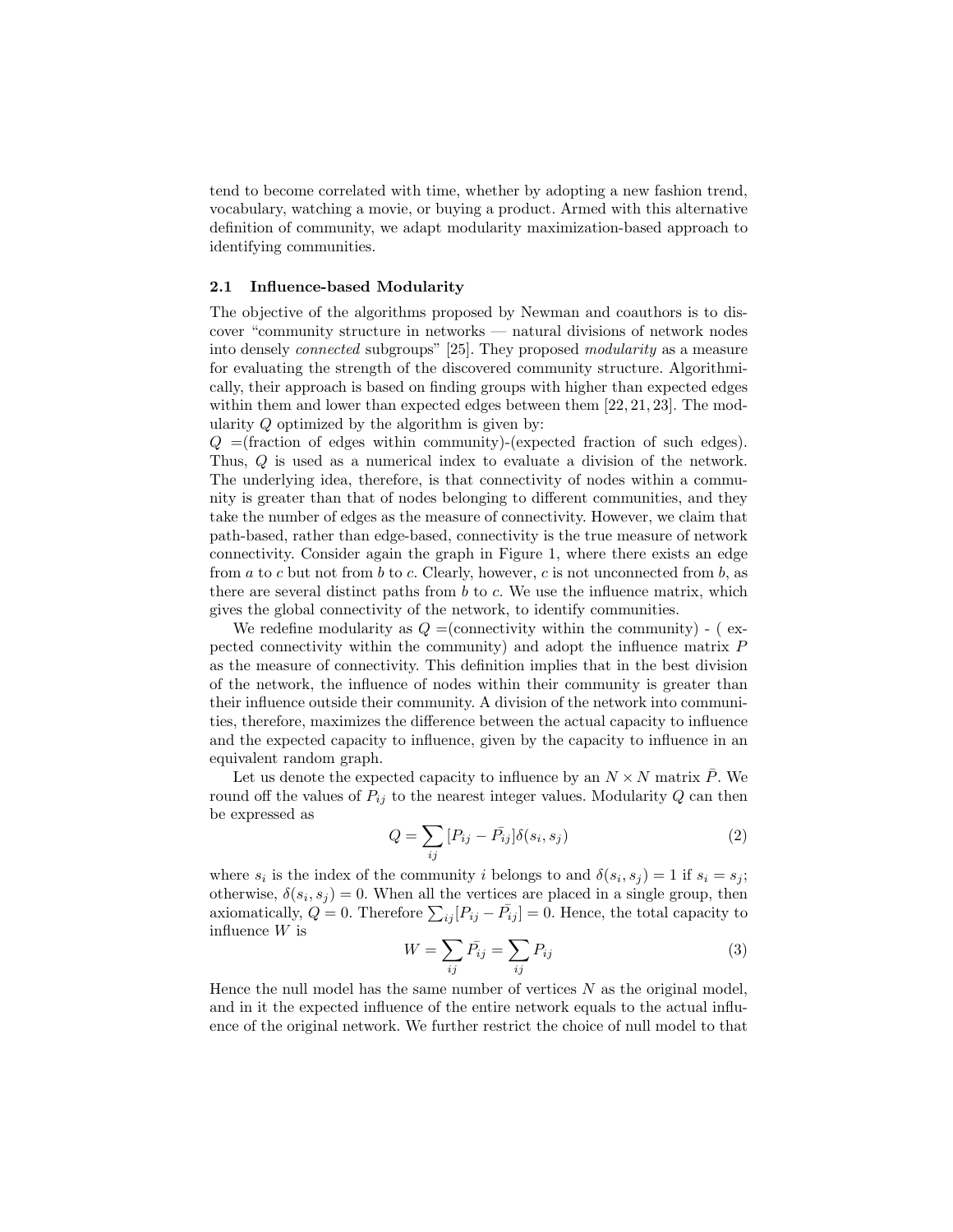where the expected influence on a vertex  $j, W_j^{in}$ , is equal to the actual influence on the corresponding vertex in the real network.

$$
W_j^{in} = \sum_i \bar{P}_{ij} = \sum_i P_{ij} \tag{4}
$$

Similarly, we also assume that in the null model, the expected capacity of a vertex *i* to influence others,  $W_i^{out}$ , is equal to the actual capacity to influence of the corresponding vertex in the real network

$$
W_i^{out} = \sum_j \bar{P}_{ij} = \sum_j P_{ij}.
$$
\n<sup>(5)</sup>

In order to compute the expected influence, we reduce the original graph G to a new graph  $G'$  that has the same number of nodes as  $G$  and total number of edges  $W$ , such that each edge has weight 1 and the number of edges between nodes i and j in  $G'$  is  $P_{ij}$ . So now the expected influence between nodes i and  $j$  in graph  $G$  could be taken as the expected number of the edges between node i and j in graph  $G'$  and the actual influence between nodes i and j in graph  $G$  can be taken as the actual number of edges between nodes  $i$  and node  $j$  in graph  $G'$ . The equivalent random graph  $G''$  is used to find the *expected* number of edges from node  $i$  to node  $j$ . In this graph the edges are placed at random subject to constraints:

- The total number of edges in  $G''$  is W.
- The out-degree of a node i in  $G'' =$  out-degree of node i in  $G' = W_i^{out}$ .
- The in-degree of a node j in graph  $G''$  =in-degree of node j in graph  $G'$  =  $W_j^{in}$ .

Thus in  $G''$  the probability that an edge will emanate to a particular vertex i is dependent only on the out-degree of that vertex; and the probability that an edge is incident on a particular vertex  $i$  is dependent only on the in-degree of that vertex and the probabilities of the two vertices being the two ends of a single edge are independent of each other. In this case, the probability that an edge exists from i to j is given by  $P($ emanates from i)  $\cdot$   $P(incident~on$  $j) = (W_i^{out}/W)(W_j^{in}/W)$ . Since the total number of edges is W in G'', therefore the expected number of edges between i and j is  $W \cdot (W_i^{out}/W)(W_j^{in}/W) = \bar{P}_{ij}$ , the expected influence between  $i$  and  $j$  in  $G$ .

#### 2.2 Detecting Community Structure

Once we have derived  $Q$ , we have to select an algorithm to divide the network into communities that optimize  $Q$ . Brandes et al. [3] have shown that the decision version of modularity maximization is NP-complete. Like others [23, 17], we use the the leading eigenvector method to obtain the approximate solution. In [9] we applied this approach to the standard data sets used in literature, and found performance at least as good as that of the edge-based modularity algorithm. As can be mathematically derived from the formulation, we find that the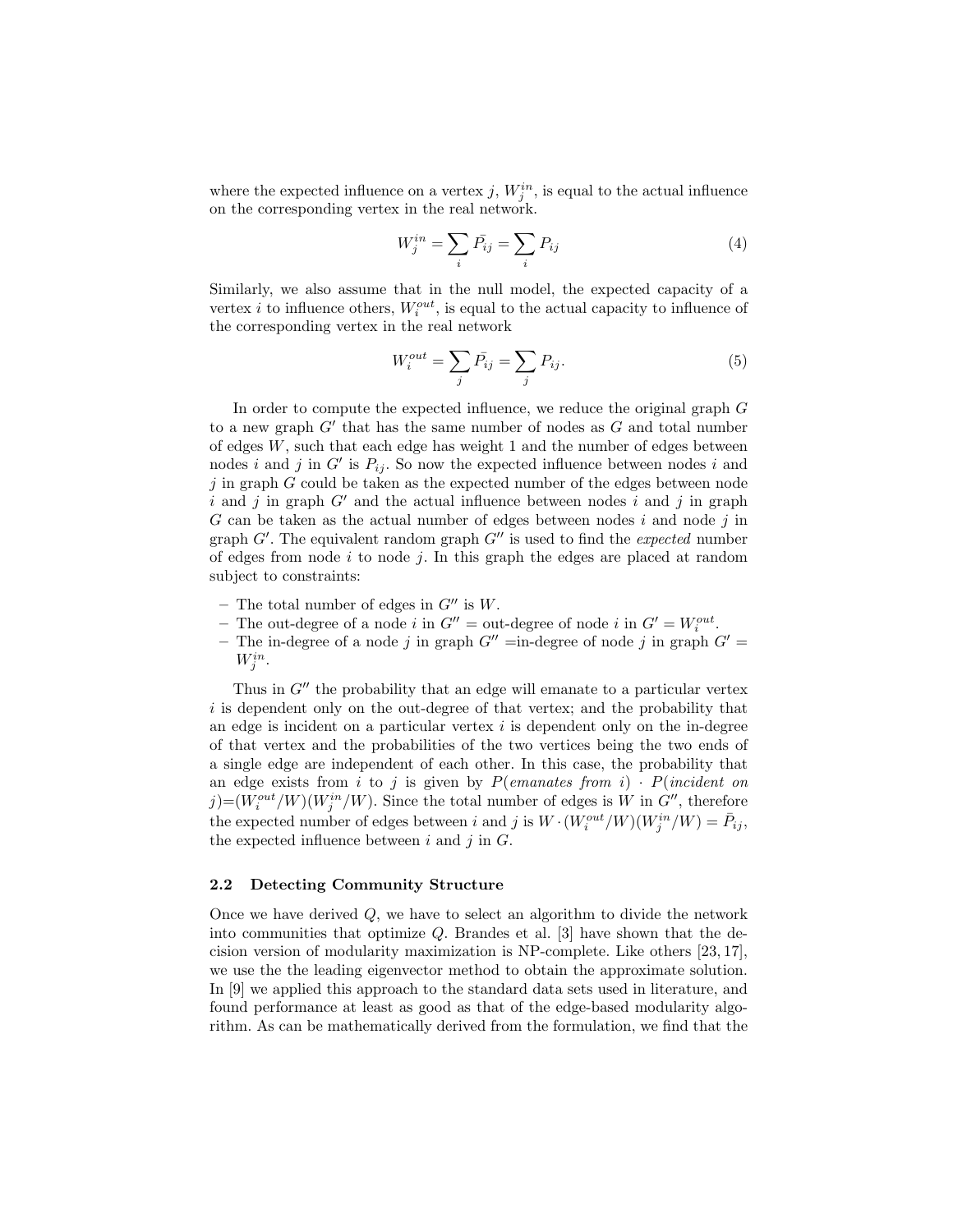communities detected are independent of the value of  $\beta$ . So, henceforth without loss of generality, we shall assume the value of  $\beta = 1$ . In Section 4 we use this approach to partition several example networks into communities.

## 3 A Generalized Model of Influence

In this section, we present a mathematical framework that generalizes the notion of influence. In algebraic topology a k-simplex, with  $k \geq 0$ , is a convex hull  $\sigma$ of  $k+1$  linearly independent points  $v_0, v_1, \ldots, v_k$  and dimension k. The points  $v_i$  are called vertices of  $\sigma$ . Let  $\sigma = \{v_0, v_1, \ldots, v_k\}$  be a k-simplex and let  $\omega =$  $\{w_i, \ldots, w_l\}$  be a nonempty subset of  $\sigma$ , where  $w_i \neq w_j$  if  $i \neq j$ . Then  $\omega =$  $\{w_0, w_1, \ldots, w_l\}$  is called the *l*-dimensional face of  $\sigma$ . A simplectic complex K is a finite collection of simplices in some  $R<sup>n</sup>$  satisfying:

- If  $\sigma \in K$ , then all faces of  $\sigma$  belong to K.
- If  $\sigma_1, \sigma_2 \in K$ , then either  $\sigma_1 \cap \sigma_2 = \emptyset$  or  $\sigma_1 \cap \sigma_2$  is a common face of  $\sigma_1$ and  $\sigma_2$ .

The dimension of K is defined to be  $-1$  if  $K = \emptyset$  and the maximum of the dimensions of  $K$  otherwise. An undirected graph can then be viewed as a simplectic complex with a single-element set per vertex and a two-element set per edge.

Suppose we are given finite sets  $X = \{x_1, x_2, \ldots, x_n\}$  and  $Y = \{y_1, y_2, \ldots, y_m\}$ , and a binary relation  $\gamma \subseteq X \times Y$  between elements of X and elements of Y (X and Y could be the same). Then the relation  $\gamma$  may be expressed as an  $n \times m$ incidence matrix  $A'(\gamma) = (A'_{ij})$  where  $A'_{ij} = 1$  if  $(x_i, y_j) \in \gamma$  and 0 otherwise. Each row in the incidence matrix  $A'(\gamma)$  may be viewed as a simplex in the following way: Let Y be a set of vertices. The i-th row of  $A'(\gamma)$  can be identified with a k dimensional simplex  $\{y_{j1}, y_{j2}, \ldots, y_{j(k+1)}\} = \sigma_k(x_i)$  on the vertices Y (where  $A'_{ij}$  =1). Thus each  $x_i \in X$  determines (with  $\gamma$ ) a row of  $A'(\gamma)$  and each row  $A'(\gamma)$  can be identified a simplex. The set of simplices is a simplical complex denoted by  $K_X(\gamma, Y)$ . Since an arbitrary element  $x_i$  is  $\gamma$ -related to exactly  $k+1$  $y_j$ ,  $\sigma_k(x_i)$  is distinguished as a named simplex. If we let d denote the maximum dimension of  $K_X(\gamma, Y)$ , we immediately see that  $d \leq m-1$ .

Let  $\sigma$  and  $\tau$  be two simplices in  $K_X(\gamma, Y)$ . Then  $\sigma$  and  $\tau$  are  $q - near$  if they have a common q-face, i.e., their intersection contains at least  $q + 1$  elements. (This q-face need not be an element of the simplex family.) Then  $\tau$  and  $\sigma$  are q-connected if there exists a sequence  $\sigma_1, \sigma_2, \ldots, \sigma_p$  of simplices in  $K_X(\gamma, Y)$ , such that  $\sigma_1 = \sigma$  and  $\sigma_p = \tau$  and  $\sigma_i$  is q-near to  $\sigma_{i+1}$   $\forall 1 \leq i \leq p-1$ . Thus q-connectivity is the transitive closure of q-nearness.  $Q$  analysis using q-nearness and q-connectivity was used by Atkin [2] to deal with pairs of sets and sets of contextual relations.

As Legrand  $[16]$  points out, q-nearness and q-connectivity are not necessarily a true measure of how similar the vertices are to each other, for which the length of sequence of q-connectivity should be the true indicator. We therefore take the length of sequences into account by calculating how  $q$ -near vertex i is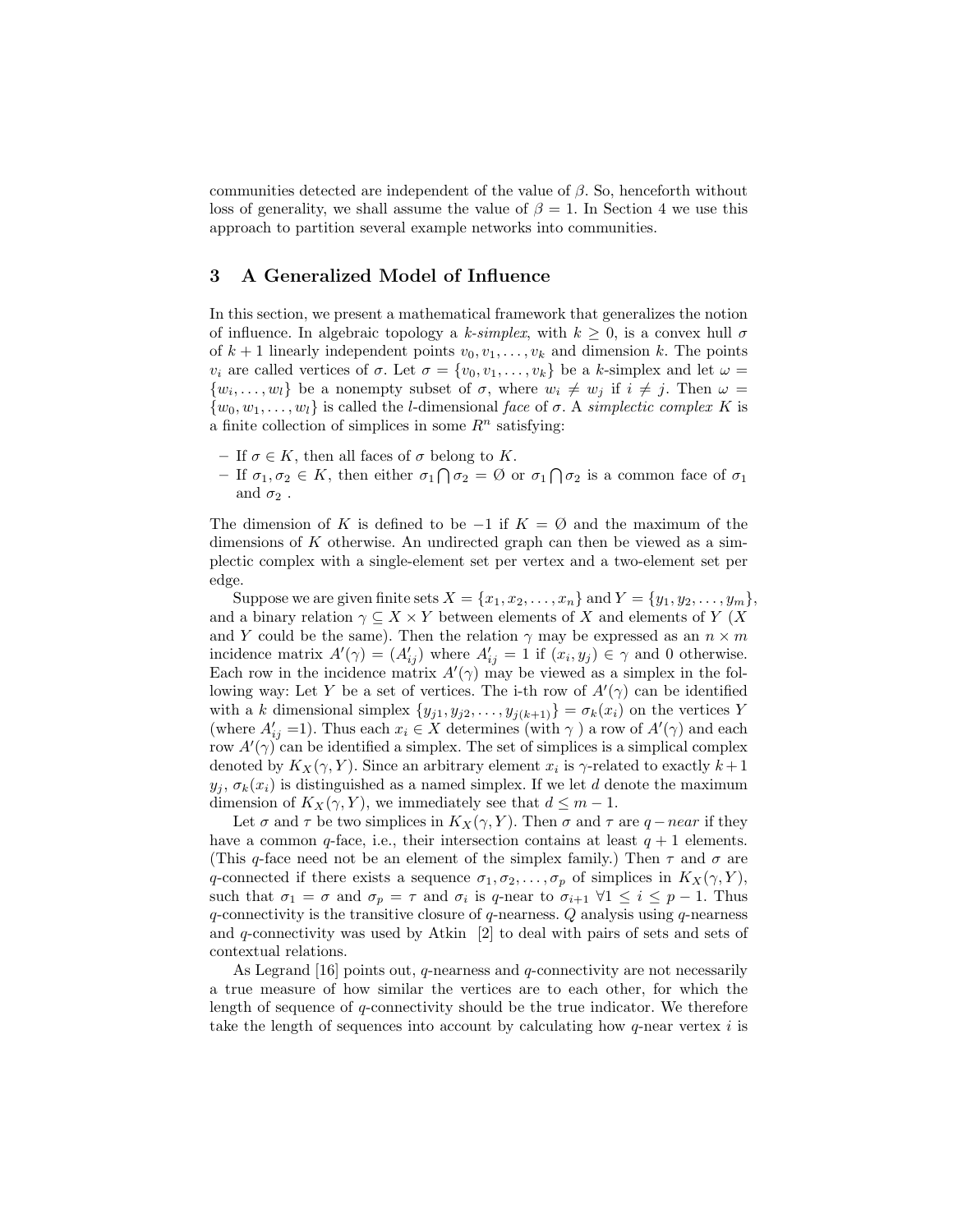from vertex  $j$ , making it dependent on the length of the path between them. Therefore the adjacency matrix A,  $A_{ij} = (q1_{ij})$ , shows if two simplices are zero-near to one another in a 0-hop path. The product  $A^2 = A \times A$  gives the value of  $q2_{ij}$  such that  $A^2_{ij} = q2_{ij}$ , i.e., vertex i and vertex j when separated by a one-hop path are q-near each other with  $q = q2_{ij} - 1$ . In the same way,  $A^3 = A \times A \times A = (A_{ij}^3) = (q3_{ij})$  shows that vertices i and j connected by a two-hop path are  $q3_{ij} - 1$  near from each other. We then take the length of the sequence into account to calculate the expected  $q$ -nearness of one vertex to another by taking the weighted average of q-nearness of varying length of paths. The expected value of  $q_{ij}$  between two elements i and j, such that they are expected to be  $q_{ij} - 1$  near each other, with  $(qk_{ij}) = A_{ij}^k$  is:

$$
\mathbf{E}(\mathbf{q_{ij}}) = \frac{(\mathbf{W_1} \cdot \mathbf{q1_{ij}} + \mathbf{W_2} \cdot \mathbf{q2_{ij}} + \ldots + \mathbf{W_n} \cdot \mathbf{qn_{ij}} + \ldots)}{\sum_{i=1}^{\infty} \mathbf{W_i}}
$$
(6)

This expected value can be used to find out how connected two vertices are to each other, taking paths of all lengths into account. Note that  $W_i$  can be a scalar or a vector.

This formulations allows us to generalize different network models for community detection and scoring like the random walk model [28, 29, 31], the Katz model [13] of status score, and the influence-based model. In random walk models, a particle starts a random walk from node  $i$ . The particle iteratively transitions to its neighbors with probability proportional to the corresponding edge weights. Also at each step, the particle returns to node  $i$  with some restart probability  $(1 - c)$ . The proximity score from node *i* to node *j* is defined as the steady-state probability  $r_{i,j}$  that the particle will be on node j [29]. These models can be shown to be special cases of the formulations of the expected q-nearness (without loss of generality we assume that T is an  $n \times n$  matrix):

- 1. If  $W_k = c^{k-1} \cdot D^{-(k-1)}$  where c is a constant and D is an  $n \times n$  matrix with  $D_{ij} = \sum_{j=1}^{n} A_{ij}$  if  $i = j$  and 0 otherwise; then, the expected q-nearness score reduces to proximity score in random walk model [28, 29].
- 2. If  $W_i = \prod_{j=1}^i \alpha_j$ , where the scalar  $\alpha_j$  is the attenuation factor of a  $(j-1)$ -th hop in a  $(i-1)$  hop path, then the expected q-nearness reduces to metric used to find the influence score and represented by the influence matrix. For ease of computation of the influence matrix, we have taken  $\alpha_1 = \beta$  and  $\alpha_i = \alpha$  $\forall i \neq 1$ . As stated before,  $\alpha < 1/\lambda$  where  $\lambda$  is the largest characteristic root of A. Gershgorins Circle Theorem (1931) gives the simple sufficient condition  $\alpha < 1/max_i(D_{ii}).$
- 3. When  $\beta = \alpha$ , this in turn reduces to the metric used to find the Katz status score [13] with  $\alpha$  as the attenuation factor.
- 4. When  $\alpha_1 = 1$  and  $\alpha_2 = \ldots = \alpha_n = \ldots = 0$ , the expected q-nearness is the q-nearness of the 0-hop path which is metric used to calculate similarity in edge-based modularity approaches [22].

In summary, the capacity to influence is a measure of the expected  $q$ -nearness between vertices. Liben-Nowell and Kleinberg [20] have shown that Katz measure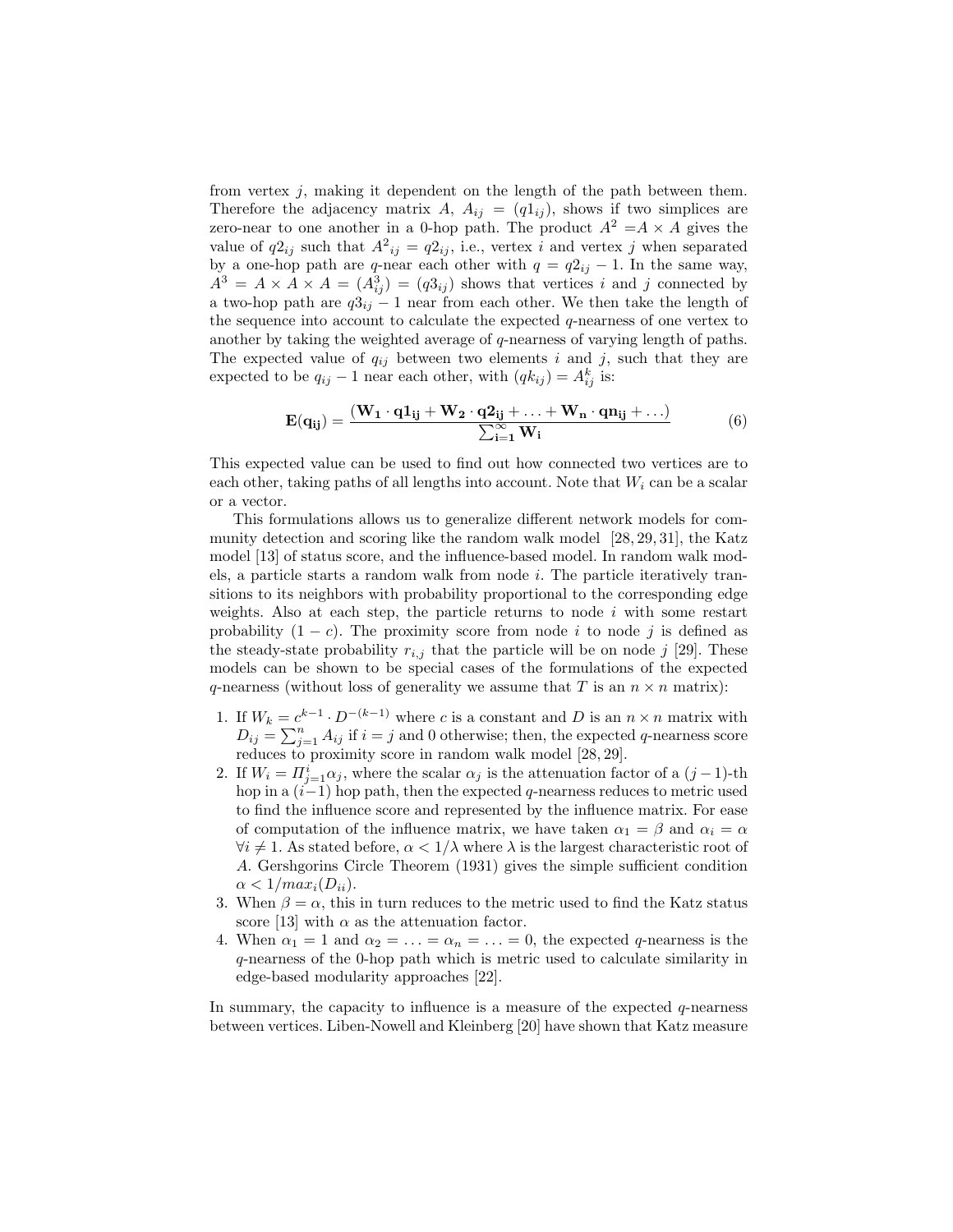is the most effective measure for link prediction task. The influence score, which is a generalization of the Katz score, can then be used to find communities as described in Section 2.1.

## 4 Evaluation

We applied influence-based community finding method to small networks studied previously in literature, as well as the friendship network extracted from the social photosharing site Flickr. On all the data sets we studied, the performance of the influence-based modularity optimization algorithm was at least as good as that of the edge-based modularity ( $\alpha = 0$  case). In several cases, the influencebased approach led to purer groups.

#### 4.1 Zachary's Karate Club

The karate club data represents the friendship network of members of a karate club studied by Zachary [30]. During the course of the study, a disagreement developed between the administrator and the club's instructor, resulting in the division of the club into two factions, represented by circles and squares in Figure 2. We used this data to study the communities detected for different values of  $\alpha$  and compare the performance of the influence-based modularity approach to Newman's community-finding algorithms (which is the special case where  $\alpha = 0$ ) [21].



Fig. 2. Zachary's karate club data. Circles and squares represent the two actual factions, while colors stand for discovered communities as the strength of ties increases: (a) $\alpha = 0$  (b)  $0 < \alpha < 0.14$  (c) $0.14 \leq \alpha \leq 0.29$ 

Using  $\alpha < 1/\lambda$  (Section 2) we get the upper bound on  $\alpha \leq 0.29$ . When both Newman's edge-based modularity maximization approach and our method  $(0 \le \alpha \le 0.29)$  are used to bisect the network into just two communities, we recover the two factions observed by Zachary (Figure  $2(c)$ ). However, algorithms run until a termination condition is reached (no more bisections are possible), different values of  $\alpha$  lead to different results, as shown in Figure 2. As stated when  $\alpha = 0$ , the method reduces to Newman's edge-based modularity maximization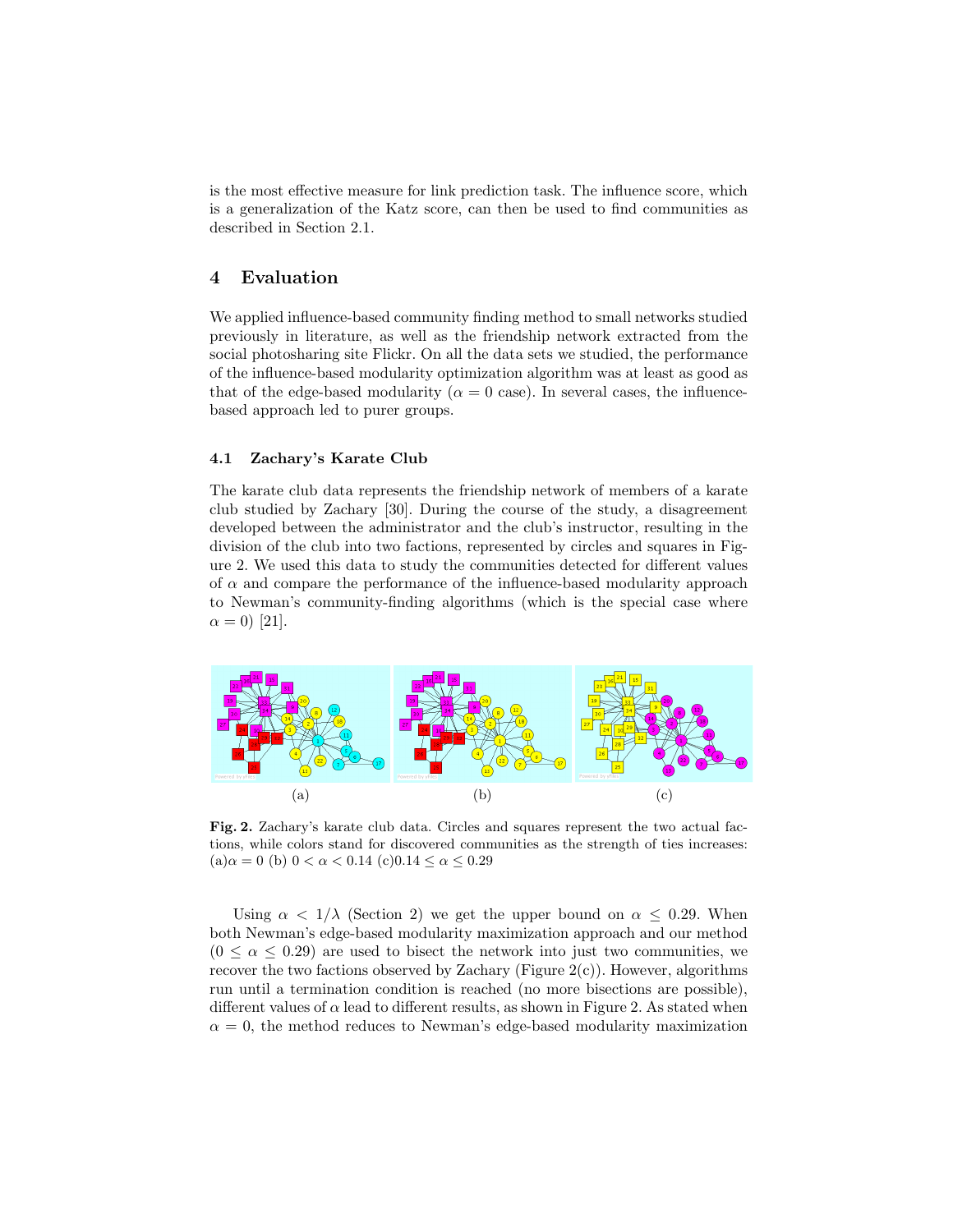approach [21], and we get four communities (Figure 2(a)). For  $0 < \alpha < 0.14$  the number of communities reduces to three (Figure 2(b)). As  $\alpha$  is increased further  $(0.14 \le \alpha \le 0.29)$  we get two communities(Figure 2(c)), which are the same as the factions found in Zachary's study.

### 4.2 College Football

We also ran our approach on the US College football data from Girvan et al. [10].<sup>1</sup> The network represents the schedule of Division 1 games for the 2000 season where the vertices represent teams and the edges represent the regular season game between the two teams they connect. The teams are divided into "conferences" (or communities) containing 8 to 12 teams each. Games are more frequent between members of the same conference than members of different conferences. Inter-conference games, however, are not uniformly distributed, with teams that are geographically closer likely to play more games with one another than teams separated by geographic distances. However, some conferences have teams playing nearly as many games against teams in other conferences as teams within their own conference. This leads to the intuition, that conferences may not be the natural communities, but the natural communities may actually be bigger in size than conferences, with teams playing as many games against others in the same conferences being put into the same community.

We measure the quality of discovered communities in terms of purity. The purity of a community is the fraction of all pairs of teams that were assigned to that community that actually belong to the same conference. The quality of a network division produced by an algorithm is the average purity of the discovered communities. Figure 3 shows the purity the discovered communities as  $\alpha$  is varied. Purity is independent of  $\beta$ , the weight of direct edges, but increases with  $\alpha$ , reaching ~ 88% near  $\alpha = 0.1$  (the upper bound to  $\alpha$  is determined by the reciprocal of the largest eigenvalue of the adjacency matrix). When  $\alpha = 0$ , the modularity reduces to edge-based modularity studied by Newman [23], the purity is around 72%. The number of predicted groups changes from 8 at  $\alpha = 0$ to four at higher values of  $\alpha$ .

#### 4.3 Political Books

We evaluated our approach on the political books data compiled by V. Krebs.<sup>2</sup> In this network the nodes represent books about US politics sold by the online bookseller Amazon. Edges represent frequent co-purchasing of books by the same buyers, as indicated by the "customers who bought this book also bought these other books" feature of Amazon. This feature influences the book purchasing decisions of customers. The nodes were given labels liberal, neutral, or conservative by Mark Newman on a reading of the descriptions and reviews of

<sup>1</sup> http://www-personal.umich.edu/∼mejn/netdata/

 $^{2}$  http://www.orgnet.com/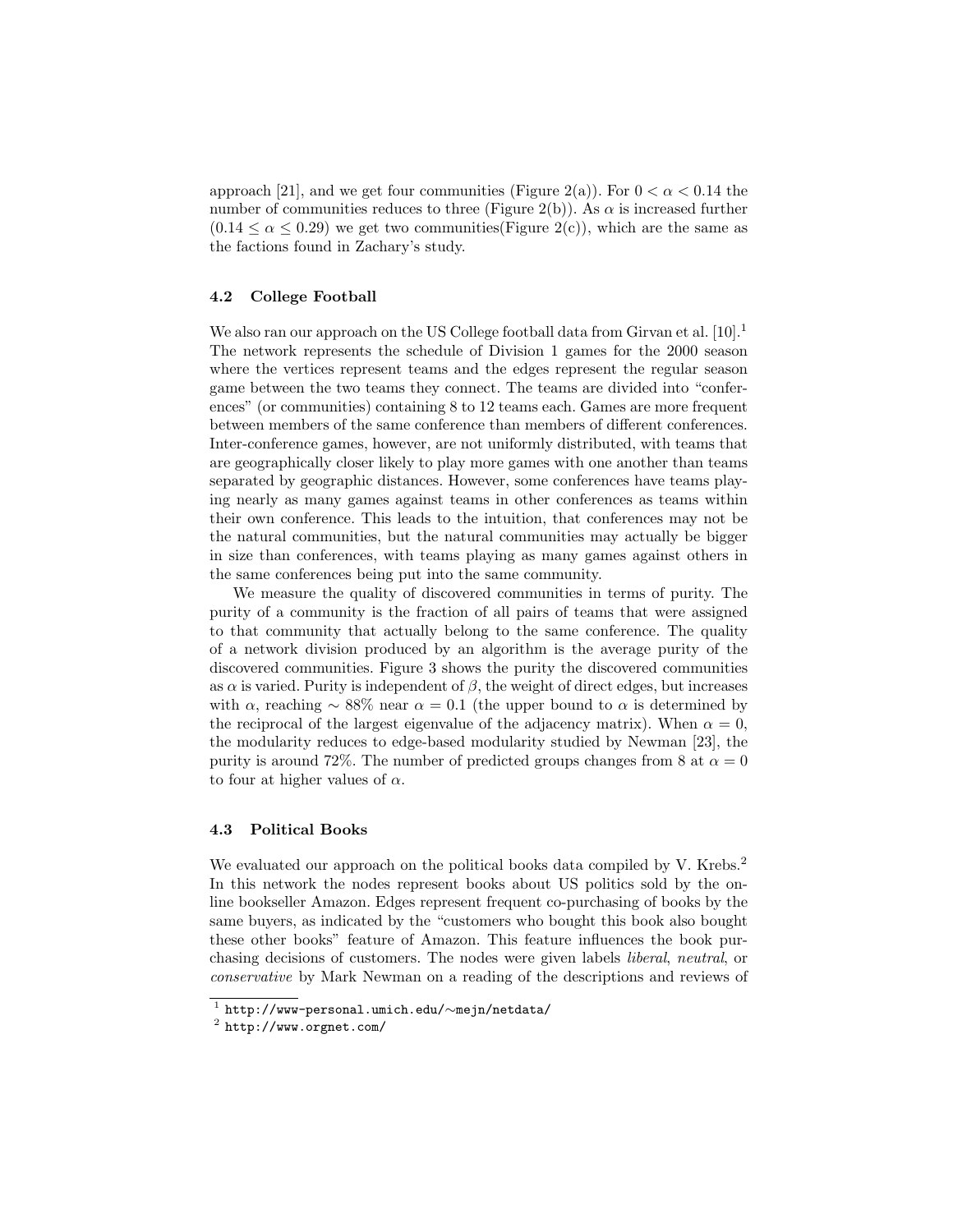

Fig. 3. The graph showing the purity of communities predicted with different values of  $\alpha$  ( $\beta = 1$ )in the (a) college football and (b) political books data sets. We see that purity increases with  $\alpha$ . When  $\alpha = 0$ , the method reduces to eigenvector based modularity maximization method postulated by Newman [23].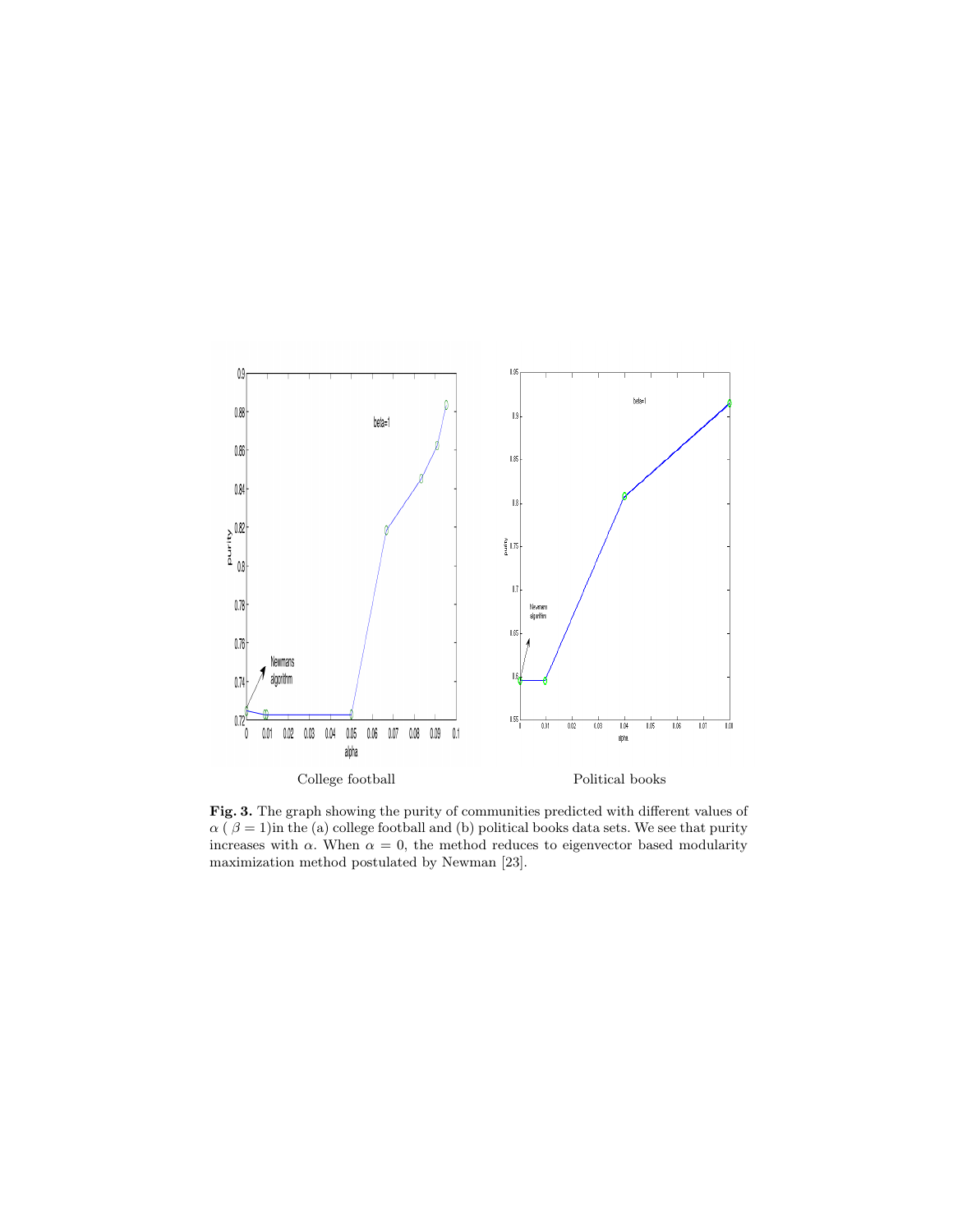the books posted on Amazon.<sup>3</sup> 49 of the books were marked as *conservative*, 43 books were marked as liberal and 13 books were marked as neutral. We use our algorithm to find the existing community structure in the network by varying parameters as shown in Figure 3. Purity is independent of the value of  $\beta$  ( and hence  $\beta$  is taken as 1), and similarly to the football data, as  $\alpha$  increases, the number of communities decreases (from four at  $\alpha = 0$  to two at  $\alpha = 0.08$ ). Also the purity of the communities increases from 60% at  $\alpha = 0$  to 92% at  $\alpha = 0.08$ . Again,  $\alpha = 0$  corresponds to Newman's modularity method. Another observation is that when  $\alpha = 0.08$ , leading to the formation of two groups, only the neutral books are split between group, indicates a possibility that some of the 13 neutral books were conservatively inclined and some liberally.

#### 4.4 Flickr Social Network

We also ran our algorithm on the social network data collected from Flickr for the image search personalization study [18]. Flickr is a social photosharing site that allows users to upload images, tag them with descriptive keywords, known as tags, and to join social networks by adding other users as contacts. We believe that network structure, create by independent decisions to add another photographer as a contact, capture social knowledge, including knowledge about users' photography interests. Thus, users who are interested in a particular topic are more likely to be connected than users interested in different topics.

Since the actual social network on Flickr is rather vast, we sampled it by identifying users who were broadly interested in one of three topics: child and family *portraiture*, *wildlife* photography and *technology*. For each topic, we used the Flckr API to perform a tag search using a keyword relevant to that topic, and retrieved 500 'most interesting' images. We then extracted the names of users who submitted these images to Flickr. These users were added to our data set. The keywords used for image search were (a) newborn for the portraiture topic, (b) tiger and beetle for the *wildlife* topic, and (c) apple for the *technology* topic. Each keyword is ambiguous. Tiger, for example, could mean a big cat of the panthera genus, but also a flower (Tiger lily), Mac operating system (OS X Tiger), or a famous golfer (Tiger Woods), while beetle could describe a bug or a car. The keyword newborn could refer to human babies just as well as to kittens and puppies, while apple could mean the computer maker or a fruit.

From the set of users in each topic, we identified four (eight for the *wildlife* topic) who were interested in the topics we identified: i.e., wildlife for tiger and beetle query terms, portraiture for the newborn query, and technology for the apple query. We studied each user's profile to confirm that the user was indeed interested in that topic. Specifically, we looked at group membership and user's most common tags. Thus, groups such as "Big Cats", "Zoo", "The Wildlife Photography", etc. pointed to user's interest in the *wildlife* topic. In addition to group membership, tags that users attached to their images could also help identify their interests. For example, users who used tags nature and macro were

 $^3$  available at <code>http://www-personal.umich.edu/ $\sim$ mejn/netdata/</code>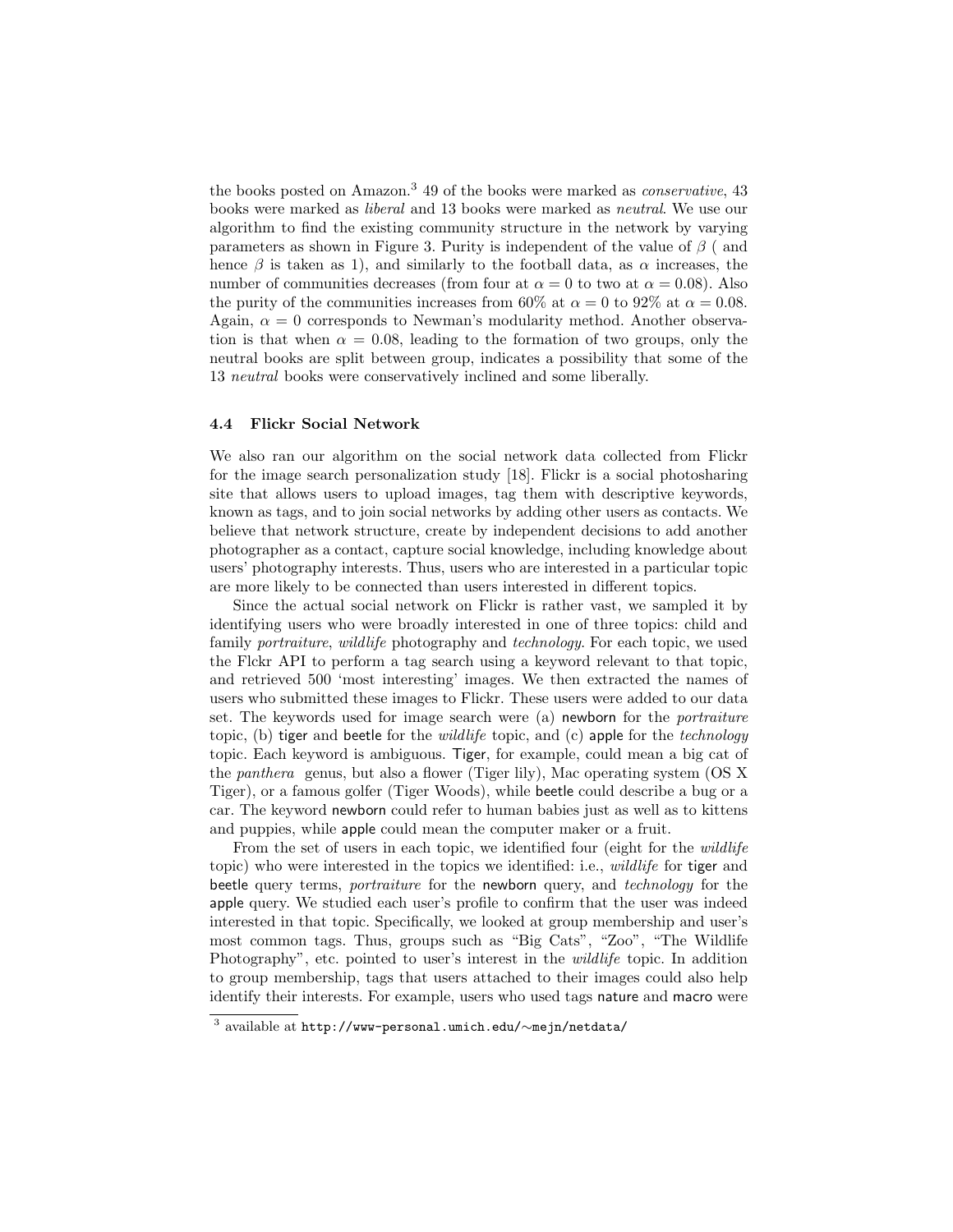probably interested wildlife rather than technology. Similarly, users interested in human, rather than animal, *portraiture* tagged their images with **baby** and **family**. We used the Flickr API to retrieve the contacts of each of the users we identified, as well as their contacts' contacts. We labeled users by the topic through which they were discovered. In other words, users who uploaded one of the 500 most interesting images retrieved by the query tiger, were labeled wildlife, whether or not they were interested in wildlife photography. The contacts and contacts's contacts of the four users within this set identified as being interested in wildlife photography were also labeled wildlife. Although we did not verify that all the labeled users were indeed interested in the topic, we use these soft labels to evaluate the discovered communities.

Once we retrieved the social networks of target set of users, we reduced it to an undirected network containing mutual contacts only. In other words, every link in the network between two nodes, say  $A$  and  $B$ , implies that  $A$  lists  $B$ as contact and vice versa. This resulted in a network of 5747 users. Of these, 1620 users were labeled technology, 1337 and 2790 users were labeled portraiture and wildlife respectively. We ran our community finding algorithm for different values of  $\alpha$  on this data set. For  $\alpha = 0$ , we found four groups, while for higher values of  $\alpha$  ( $\alpha$  < 0.01), we found three groups. Figure 4 shows composition of the discovered groups in terms of soft labels. Group 1 is composed mainly of technology users, group 2 mainly wildlife users, and group 3 is almost exclusively portraiture. The fourth group found at  $\alpha = 0.0$  has 932 members, of which 497 are labeled wildlife, 242 technology, and 193 members portraiture. Except for the *portraiture* group (group 3), groups become purer as  $\alpha$  increases.

## 5 Related Research

There has been some work in motif-based communities in complex networks [1] which like our work extends traditional notion of modularity introduced by Girvan and Newman [10]. The underlying motivation for motif-based community detection is that "the high density of edges within a community determines correlations between nodes going beyond nearest-neighbours," which is also our motivation for applying the influence-based modularity metric to community detection. Though the motivation of this method is to determine the correlations between nodes beyond nearest neighbors, yet it does impose a limit on the proximity of neighbors to be taken into consideration dependent on the size of the motifs. The method we propose, on the other hand, imposes no such limit on proximity. On the contrary, it considers the correlation between nodes in a more global sense. The measure of global correlation evaluated using the influence metric would be equal to the weighted average of correlations when motifs of different sizes are taken. The influence matrix enables the calculation of this complex term in a quick and efficient manner.

Resolution limit is one of the main limitations of the original modularity detection approach [8]. It can account for the comment by Leskovec et al. [19] that they "observe tight but almost trivial communities at very small scales, the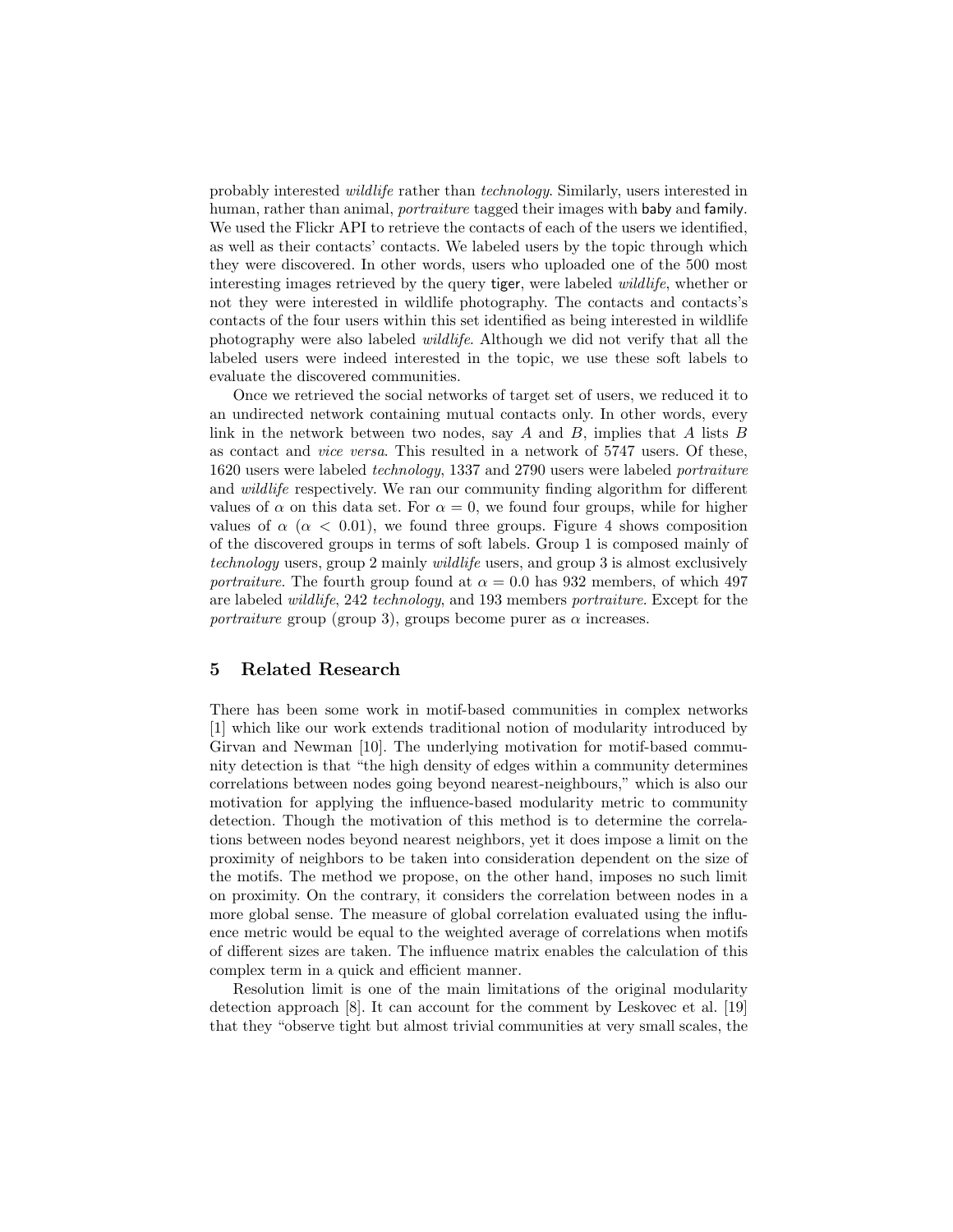





Fig. 4. Composition of groups discovered in the Flickr social network for different values of  $\alpha$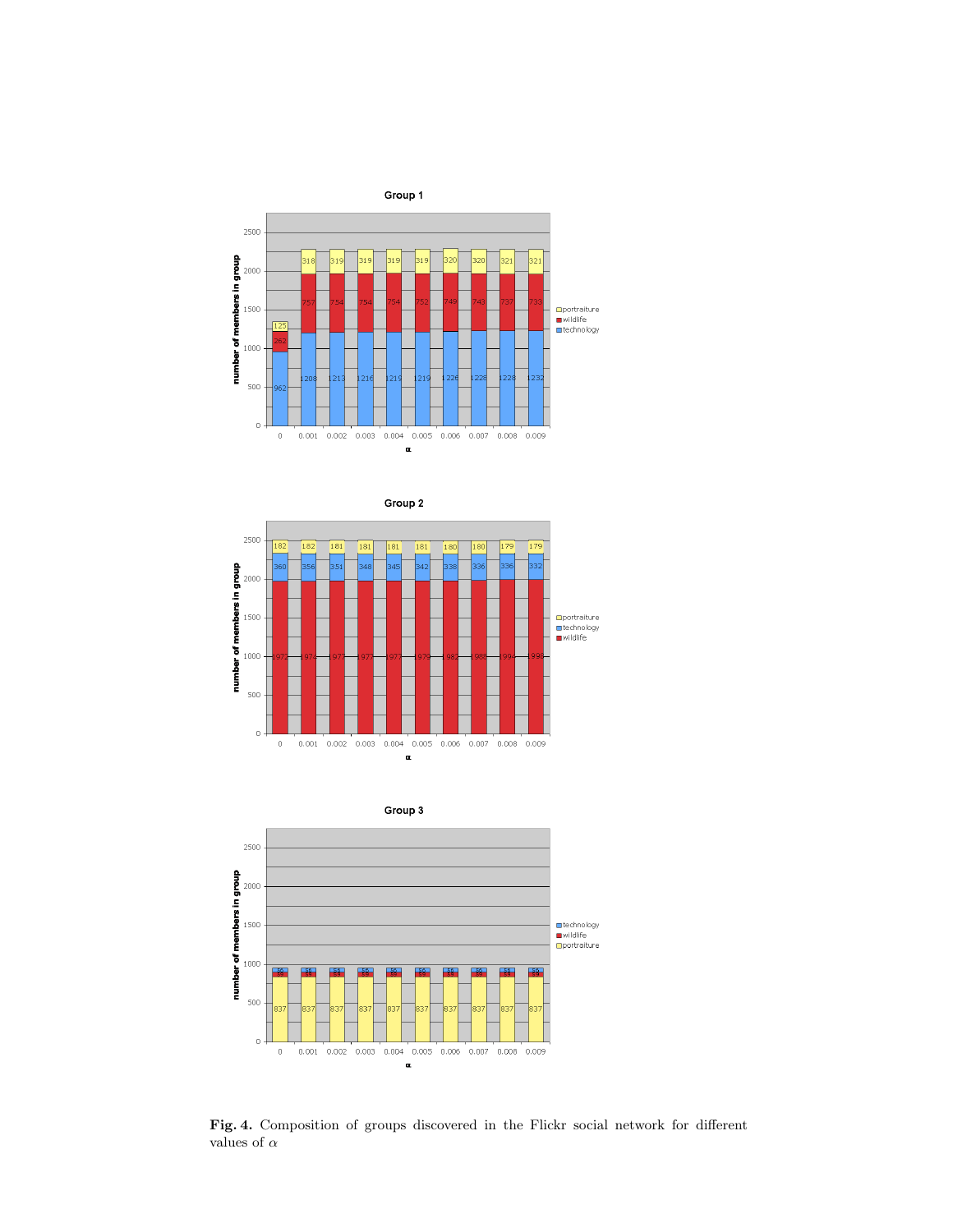best possible communities gradually 'blend in' with rest of the network and thus become less 'community-like'." However, that study is based on the hypothesis that communities have "more and/or better-connected 'internal edges' connecting members of the set than 'cut edges' connecting to the rest of the world." Hence, like most graph partitioning and modularity-based approaches to community detection, their process depends on the local property of connectivity of nodes to neighbors via edges and is not dependent on the structure of the network on the whole. Therefore, it does not take into account the characteristics of node types, that is 'who' are the nodes that a node is connected to and how influential these nodes are. In their paper on motif-based community detection, Arenas et al.[1] state that the extended quality functions for-motif based modularity also obey the principle of the resolution limit. But this limit is now motif-dependent and then several resolution of substructures can be achieved by changing the motif. However, it would be difficult to verify which resolution of substructures is closest to natural communities. In influence-based modularity, on the other hand, the resolution limit would depend on the probability of transmission of the effect between nodes, i.e., the strength of ties. The probability of transmission of effect can indeed be calculated from the graph, by say observing the dynamics of spread of idea within a graph at different times.

As stated before, Liben-Nowell and Kleinberg [20] have shown that Katz measure is the most effective measure for the link prediction task, better than hitting time, PageRank [26] and its variants. Thus we use influence score, which is a generalization of the Katz score, to detect communities and compute rankings of individuals.

Recently researchers have used probabilistic models, e.g., mixture models, for community discovery. These models can probabilistically assign a node to more than one community, as it has been observed "objects can exhibit several distinct identities in their relational patterns" [15]. This indeed may be true, but whether the nodes in the network is to be divided into distinct communities or probabilities with which each node belongs to community is to be discovered, really depends on the specific application. By this, we mean that if the application we are interested in is finding the natural communities say in the karate club data, and if we use a probabilistic method (say  $[15]$ ), we would be assigning the nodes into groups into which their probability of belonging is the highest, and the communities thus formed do not necessarily portray the division of the network into natural communities observed.

# 6 Conclusion and Future Work

We have proposed a new definition of community in terms of the capacity of nodes to influence each other. We gave a mathematical formulation of this effect in terms of the number of paths of any length that link two nodes, and redefined modularity in terms of the influence metric. We use the new definition of modularity to partition a network into communities. We applied this framework to networks well-studied in literature and found that it produces results at least as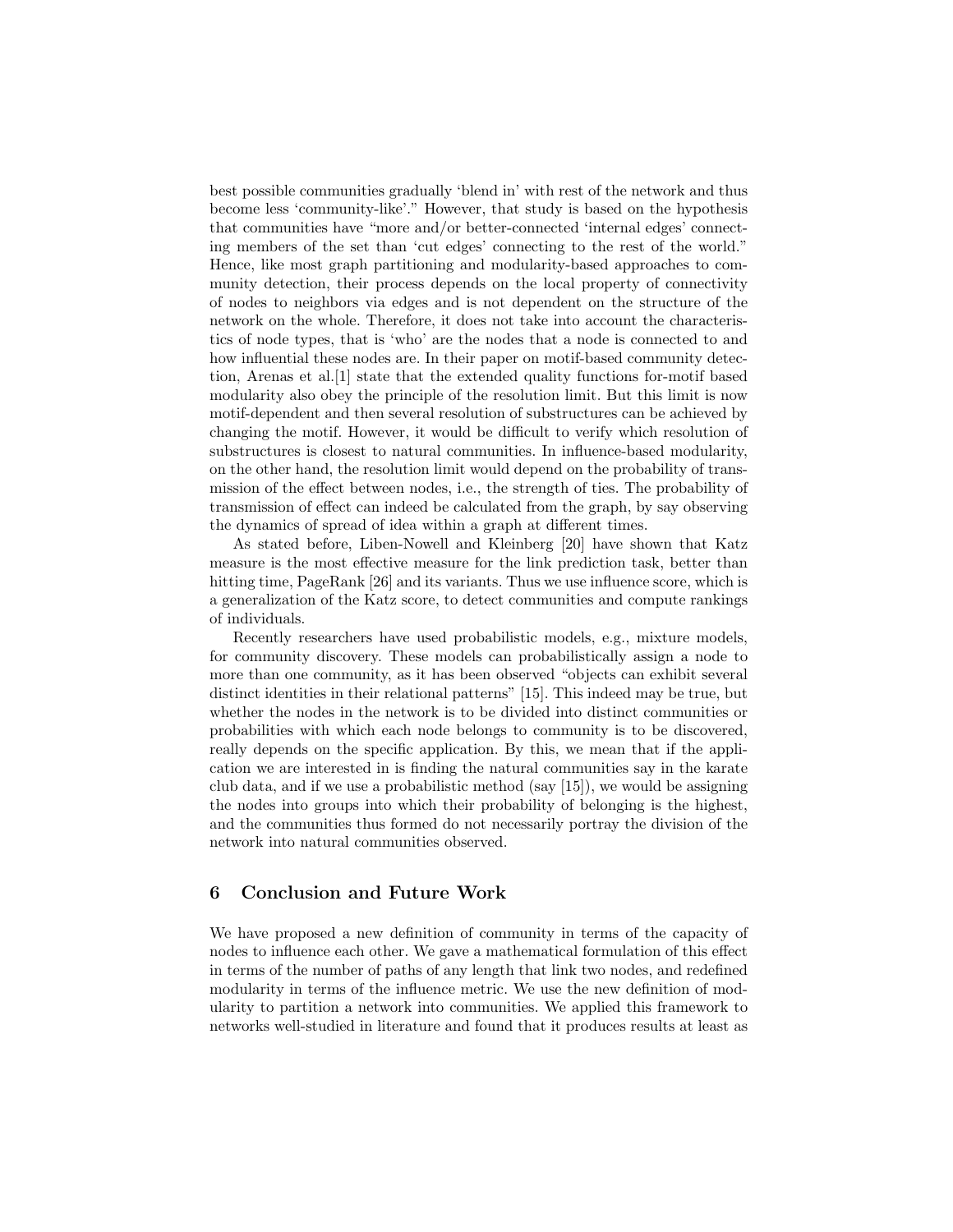good as the edge-based modularity approach. We were able to apply this framework to data extracted from the online social networking site Flickr to get very promising results.

Although the formulation developed in this paper applies equally well to directed graphs, we have only implemented it on undirected ones. Hence future work includes implementation of the of the algorithm on directed graphs that are common on social networking sites, as well applying it to bigger networks. The influence matrix approximates capacity to influence along the lines of independent cascade model of information spread. Future work includes approximation of capacity to influence along other models of information spread like the threshold influence model.

Also, in the lines of the Katz score, influence metric allows us to compute the rank of nodes relative to each other, these rankings will depend on the value of  $\alpha$ , the indirect attenuation factor. Preliminary investigation of these influence based ranking scores has been very encouraging. Not only has it enabled us to identify the most influential nodes, but has also shown that as the weight of indirect links grows, the rank of the nodes that act as bridges between communities increase. The influence metric thus allows us to identify who the "weak ties" [12] are along with the influential ties. Future direction includes the study of influence based ranking and the interesting network structural properties it reveals.

#### Acknowledgements

This research is based on work supported in part by the National Science Foundation under Award Nos. IIS-0535182, BCS-0527725 and IIS-0413321.

# References

- 1. Alex Arenas, Alberto Fernandez, Santo Fortunato, and Sergio Gomez. Motif-based communities in complex networks. Mathematical Systems Theory, 41:224001, 2008.
- 2. R Atkin. From cohomology in physics to q-connectivity in social science. International Journal of Man-Machines Studies, 4:341–362, 1972.
- 3. U. Brandes, D. Delling, M. Gaertler, R. Gorke, M. Hoefer, Z. Nikoloski, and D. Wagner. On modularity clustering. IEEE Trans. on Knowl. and Data Eng., 20(2):172–188, 2008.
- 4. A. Clauset. Finding local community structure in networks. Physical Review E (Statistical, Nonlinear, and Soft Matter Physics), 72(2), 2005.
- 5. I. de Sola Pool and M. Kochen. Contacts and influence. Social Networks, 1(1):39– 40, 1978–1979.
- 6. W. L. Ferrar. Finite Matrices. Oxford Univ. Press, 1951.
- 7. M. Fiedler. Algebraic connectivity of graphs. Czech. Math. J., 23:298–305, 1973.
- 8. Santo Fortunato and Marc Barthelemy. Resolution limit in community detection. PROC.NATL.ACAD.SCI.USA, 104:36, 2007.
- 9. R. Ghosh and K. Lerman. Community detection using a measure of global influence. In Proc. of the 2nd KDD Workshop on Social Network Analysis (SNAKDD'08), 2008.